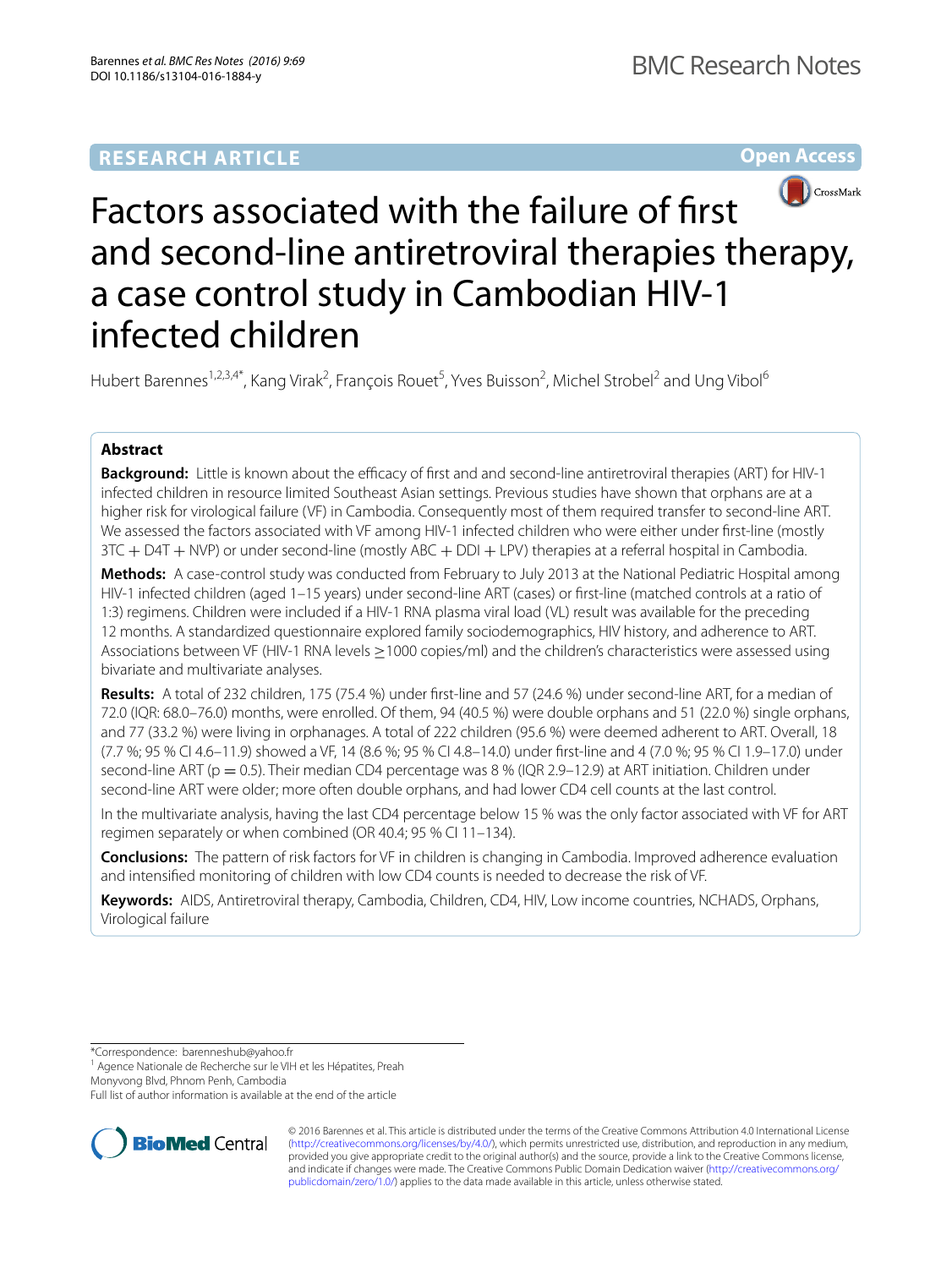#### **Background**

By the end of 2013, of the 35.3 million people living with HIV in the world, 3.3 million were children. Improved access to services for prevention of mother-to-child transmission of HIV and improved availability of antiretroviral therapy (ART) have reduced the number of new HIV infections by 50 % and AIDS-related deaths by 20 % among children [\[1](#page-8-0)].

The number of children, less than 15 years, receiving ART in low-and middle-income countries increased from 566,000 in 2011 to 630,000 in 2012 but this increase remains far below that of adult patients [[2,](#page-8-1) [3\]](#page-8-2). An estimated 200,000 children with HIV live in Southeast Asia. Of them, 46,000 (23 %) receive ART, 21,000 were newly infected and 13,000 died in 2012 [\[4](#page-8-3)]. Good ART outcomes have been reported from pediatric HIV/AIDS programs in low resource settings, comparable to those in high-income countries [\[5](#page-8-4)].

Children on ART pose crucial concerns in low resources settings [[4,](#page-8-3) [5\]](#page-8-4). First, they require long-term therapy with unknown long-term side effects. Second, the scarcity of pediatric formulations and inadequate dosage guidelines for specific antiretrovirals (ARVs) and age groups may contribute to suboptimal plasma drug levels. Third, these children, especially teenagers, have decreased adherence to treatment. All these factors can result in rapid HIV drug resistance (HIV DR).

Children are twice as likely to experience virological failure (VF) to ART as compared with adults after 5 years of treatment and 13–53 % of them are expected to experience VF within the first year [\[6](#page-8-5)]. Therefore, they are at a higher risk of developing HIV DR, particularly if failure is diagnosed late [[7\]](#page-8-6). HIV DR genotyping has become a standard of care in HIV infection management in developed countries [\[6](#page-8-5)] but its availability remains infrequent in the developing world [\[8](#page-8-7)].

Over the last decade, Cambodia's human immunodeficiency virus (HIV) program (NCHADS, National Center for HIV/AIDS, Dermatology and STD, Sexually Transmitted Diseases) has been quite successful. The prevalence of HIV infection decreased from 2.4 % in 1998 to 0.7 % in 2012 [[9,](#page-8-8) [10\]](#page-8-9). The number of children living with HIV was estimated at 8512 and 4052 (47.6 %) were under ART in 2013 [[9,](#page-8-8) [11](#page-8-10), [12\]](#page-8-11).

Several studies have reported the high effectiveness of ART in Cambodia for durations ranging from 12 to 36 months [[13](#page-8-12)[–15](#page-8-13)]. Compared to ART children, pre-ART children have a 4:1 mortality ratio and a 13:8 ratio of loss to follow-up [[14,](#page-8-14) [15\]](#page-8-13). Being an orphan was considered an important predictor of VF [\[13](#page-8-12)].

Data on pediatric treatment monitoring and resistance in first-line and second-line failures are limited in Cambodia. Based on the WHO 2010 pediatric guidelines, without routine viral load monitoring, treatment failure were misclassified for children on first-line therapy [\[16](#page-8-15), [17](#page-8-16)]. In addition, extensive drug resistance to first-line ART was described among 51 HIV-infected children, who were undetected as first-line ART failures under the WHO 2010 guidelines [[18](#page-8-17)]. Similarly the HIV/Hepatitis laboratory of the Pasteur Institute in Cambodia reported the occurrence of mutations in children from routine samples collected between December 2004 and January 2011 [\[17\]](#page-8-16). Since then, children were switched to second-line ART primarily based on clinical and immunological criteria, following national pediatric guidelines [[19](#page-8-18)]. This is the first study to compare the current profile of children under first-line and second-line ART in Cambodia and to assess the evolution of factors associated with VF in a pediatric referral hospital.

#### **Methods**

#### **Ethics statement**

The study was authorized by the National Pediatric Hospital (NPH) authorities. Ethical approval was granted by the Cambodian and Lao Medical Ethics Committees because the study was conducted in Cambodia as part of a master study from the "Institut de la Francophonie pour la Médecine Tropicale" (IFMT, Vientiane, Laos). The study complied with the Cambodian law on personal protection of people living with HIV. Children and parents/guardians were informed about the study in Khmer language and given an information paper describing it. They were included if they consented to participate and if their parent/guardians gave informed consent in writing. Confidentiality was guaranteed and interviews were conducted by a clinical investigator in a private room. Attention was paid to not disclosing the reason for the visit, or the child's status, during home visits. Data was recorded anonymously.

#### **Study site**

The study was conducted from February to July 2013 in the HIV clinic of the NPH in Phnom Penh during children's routine visits. The NPH was the first setting to start ART in 2004. At the time of the study NPH provided ART to 1300 HIV children, including 107 on second-line ART. Children were monitored every 3 months at the outpatient department for clinical status, adherence and counseling and CD4 cell counts.

Plasma HIV-1 viral load (VL) was measured according to the Cambodian National Guidelines for Management of Pediatric HIV recommendation once within the first 6 months of starting ART and then every 12 months. HIV-1 genotyping was not routinely available for children.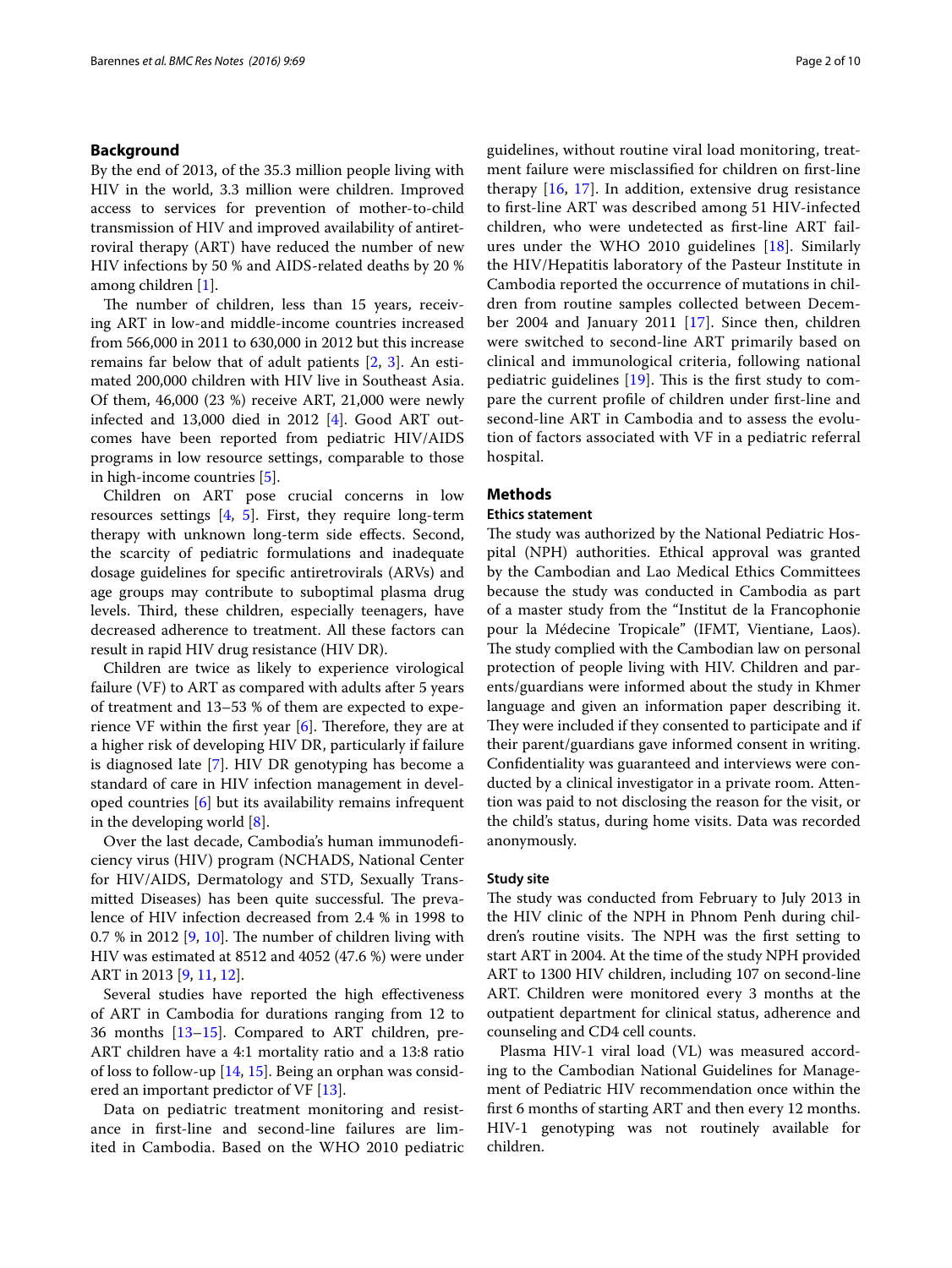#### **Study procedures and questionnaires**

Cambodian children between 12 months and 15 years attending the HIV clinic were eligible if they had been under second-line ART for at least 6 months and if VL had been performed after the start of second–line line and within the 12 months prior to the survey. For each child on second-line ART, 3 children on first-line ART and of a similar age  $\pm 1$  years and with a VL conducted within the last 12 months were randomly selected among those attending the clinic the same day.

An interview was conducted with the parent/guardian and child in Khmer language. The questionnaire included sociodemographic items about the household, parental resources (if available), access to care and compliance with ART (Additional file [1\)](#page-7-0).

For children younger than 7 years, the parent/guardians were asked questions. Children over 7 years old were asked these questions directly in the presence of their parent/guardian.

Data relating to the child's HIV status, disease history and treatment was retrieved from the hospital records after the interview. Adherence to treatment was evaluated by the recall of missed medication intake during the previous 4 days, within the previous month and by counting the tablets at home. The tablet counting was performed after parental agreement, on appointment with parent/caregivers within 1 month after the first meeting. Adherence variables were dichotomized as complete (100 %) vs. incomplete (<100 %) [[20](#page-8-19)].

#### **Definitions**

Single orphans were children who had lost one parent and double orphans were children who had lost both.

Virological failure was defined as plasma HIV-1 RNA level ≥1000 copies/mL. For children on second-line therapy, the VL had to be done after the start of second-line treatment in order to be considered as second-line failure [[21,](#page-8-20) [22](#page-8-21)]. Due to limited resources and NPH procedures VL was not tested a second time.

#### **Sample size**

Using Stata Version 8 (Stata Cooperation, College Station, TX), a required sample size of 250 people was calculated using a 1:3 ratio between second-line and first-line children. Based on previous reports of effectiveness of first-line ART and an estimate of current VF on secondline (unpublished data), VF was expected around 6 % among second-line ART children and 25 % among firstline ART children. The sample size was adapted by estimating the number of second-line treatment patients attending the clinics over 4 months that could be enrolled (i.e.: 40–60 patients). with 10 % precision, alpha  $= 0.05$ , power 90 %.

#### **Data management and analysis**

Data was entered in Epidata freeware ([http://www.epi](http://www.epidata.dk)[data.dk,](http://www.epidata.dk) Odense, Denmark) and cross-checked against original data sheets. Analyses were carried out with Stata software, Version 8 (Stata Corporation, College Station, TX, USA). Chi<sup>2</sup> or Fisher's exact test were used to assess associations between categorical variables as appropriate, and Student's *t* test for two normally distributed continuous variables or Kruskal–Wallis as appropriate.  $P < 0.05$  was considered significant. Associations between VL and children's characteristics were initially measured using bivariate analyses (age, sex, socio-economic conditions, schooling, time since diagnosis and ART, and adherence to treatment, initial CD4 cells count, type of treatment and weight gain over the preceding year).

Multivariate analyses between VL and children's characteristics were conducted initially for each treatment group, then combining both treatment groups, by introducing into the model the variables significantly associated with VL (those with *p* values <0.2, Tables [1](#page-3-0), [2\)](#page-4-0). Then, a back-step selection procedure using odd ratios was used to leave only those with a *p* value <0.05 in the final model.

We have attempted to report the study according to the STROBE guidelines (Additional file [2](#page-7-1)).

#### **Results**

#### **Characteristics of the study population**

A total of 250 children (63 and 187 on second-line and first-line, respectively) were eligible for the survey. Of these, 232 (92.8 %) had VL recorded within the last 12 months and were analyzed including 175 (75.4 %) on first-line and 57 (24.6 %) on second-line ART (Fig. [1\)](#page-4-1).

A total of 157 (62 %) children had a VL done during the survey including 37 (58.7 %) second-line and 120 (64.1 %) first-line. The median time between VL and survey assessment was 4.0 months (inter quartile range: 3–5).

Their social and treatment characteristics are shown in Tables [1](#page-3-0) and [2,](#page-4-0) and supplementary tables.

Among them, 94 (40.5 %) were double orphans, 51 (22.0 %) single orphans and 77 (32.2 %) lived in orphanages. A total of 79 children (34.1 %) were cared for by their mothers, while 61 (27.6 %) by another member of the family, and 89 (38.4 %) by non-family. The median time on ART was shorter for children of the first-line group vs. for children of the second-line group (70.5 [43.9–90.8] months and 81.0 [71.4–92.5] months respectively,  $p = 0.001$ ). The majority were WHO Stage II  $(N = 129, 55.6 \%)$  and the median CD4 percentage in all patients was 8 % (IQR 2.9–12.9), at initiation of ART (Supplementary table). The median interval between diagnosis and ART onset was 11.8 (IQR 9.4–14.2)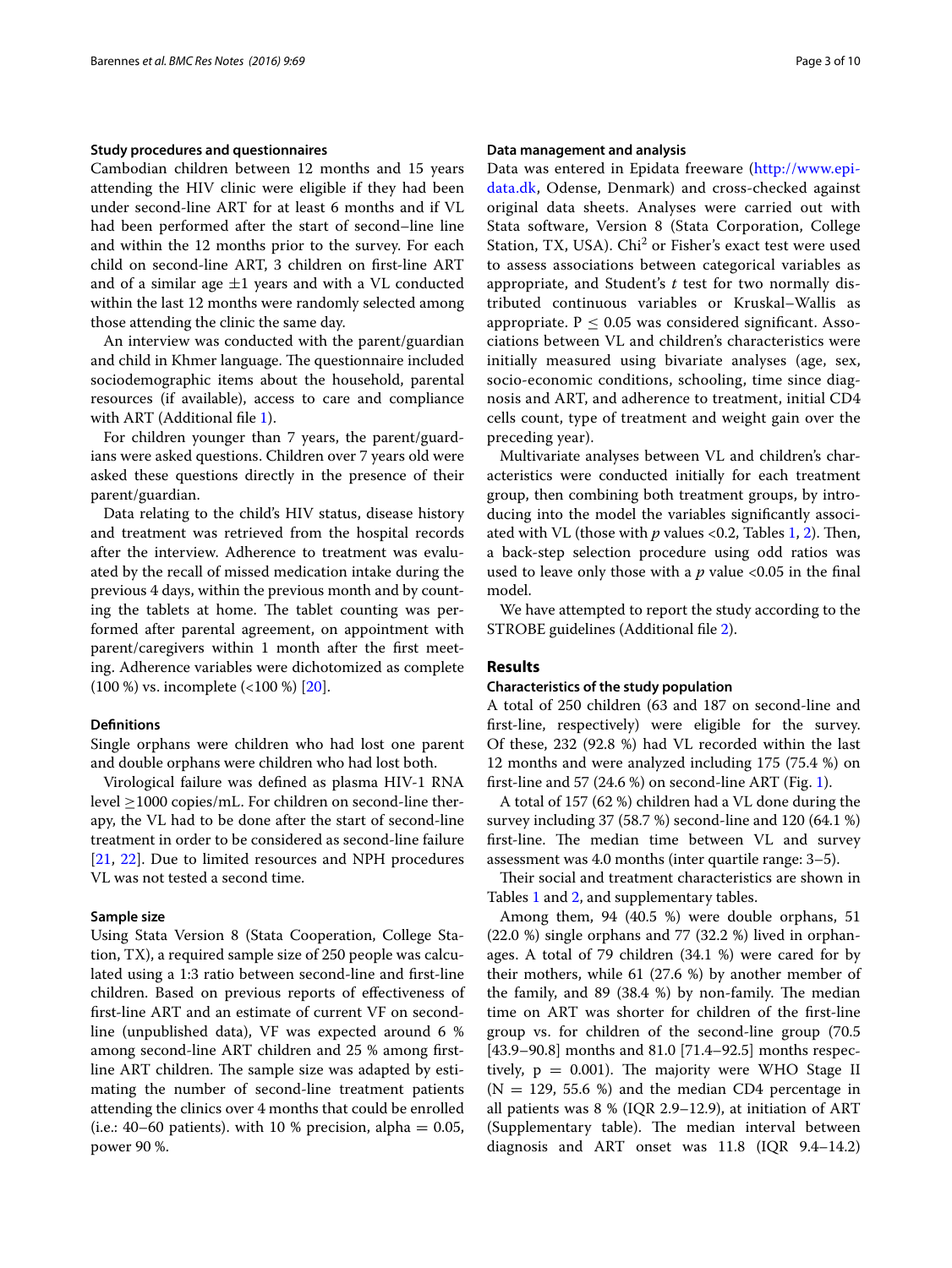|                                             | <b>First-line</b>    |      | Second-line          |      | p     |
|---------------------------------------------|----------------------|------|----------------------|------|-------|
|                                             | $n = 175$            | $\%$ | $n = 57$             | $\%$ |       |
| Female                                      | 91                   | 52.0 | 24                   | 42.1 | 0.1   |
| Age median, years                           | 11.4 (IQR: 9.2-13.5) |      | 11.4 (IQR: 9.4-13.8) |      | 0.4   |
| Age up to 7 years                           | 151                  | 86.3 | 56                   | 98.2 | 0.01  |
| Orphan both parents                         | 65                   | 37.1 | 29                   | 50.9 | 0.06  |
| Orphan mother                               | 10                   | 5.7  | $\overline{2}$       | 3.5  | 0.3   |
| Orphan father                               | 31                   | 17.7 | 8                    | 14.0 |       |
| Living in orphanage                         | 50                   | 28.6 | 27                   | 47.4 | 0.009 |
| Child education                             |                      |      |                      |      |       |
| Not attending school ( $>5$ years. n = 219) | 6                    | 3.4  | $\mathbf{0}$         | 0.0  |       |
| Primary                                     | 106                  | 60.6 | 43                   | 75.4 | 0.2   |
| Secondary                                   | 46                   | 26.3 | 12                   | 21.1 |       |
| Father low skilled worker ( $n = 191$ )     | 60                   | 34.3 | 12                   | 21.1 |       |
| Mother low skilled ( $n = 126$ )            | 60                   | 47.6 | 15                   | 26.3 |       |
| In charge of the child                      |                      |      |                      |      |       |
| Mother                                      | 78                   | 44.6 | 23                   | 40.4 | 0.3   |
| Father                                      | 6                    | 3.4  | -1                   | 1.8  |       |
| Grandmother                                 | 24                   | 13.7 | 5                    | 8.8  |       |
| Relatives                                   | 3                    | 1.7  | $\mathbf{0}$         | 0.0  |       |
| Others <sup>a</sup>                         | 64                   | 36.6 | 28                   | 49.1 |       |
| Family assets and characteristics           |                      |      |                      |      |       |
| Own their house ( $n = 149$ )               | 87                   | 58.4 | 18                   | 31.6 | 0.2   |
| Number of people living in same house       | 5.1                  | 3.3  | 4.6                  | 8.1  |       |
| Daily family expense USD ( $n = 155$ )      | $3.3(3.0 - 3.6)$     |      | $3.2(2.5-3.9)$       |      | 0.4   |
| Have a TV set                               | 120                  | 80.5 | 29                   | 50.9 | 0.01  |
| Have a car                                  | 5                    | 3.4  | 1                    | 1.8  | 0.8   |
| Have a motorbike                            | 113                  | 75.8 | 27                   | 47.4 | 0.8   |

#### <span id="page-3-0"></span>**Table 1 Socio-demographic characteristics of children on first-line and second-line ART at National Pediatric Hospital**

Numbers and (percentages). Median and (interquartile range)

<sup>a</sup> 76 were "caregivers" from the orphanage

months. Median CD4 percentage did not differ between groups at initiation of ART (Table [2\)](#page-4-0).

A total of 57 children were transferred to secondline ART within a median time of 36.5 (IQR 19.6–55.9) months. Children on second-line were more often double orphans ( $p = 0.06$ ), aged over 7 years ( $p = 0.01$ ) and living in orphanages than children in the first-line group. They had a significantly lower CD4 cell count at the last control.

First-line treatments began mostly with  $3TC + D4T +$ NVP (62.9 %) while ABC +  $DDI$  +  $LPV$  (54.4 %) was the most frequent second-line regimen at the time of the survey. Full adherence to ART was self-reported for 226 children (97.4 %) and ascertained for 222 children (95.6 %) by counting pills at home or at the institution. No decrease in adherence was reported among children on second-line.

Overall, 18 (7.7 %; 95 % CI 4.6–11.9) showed a VF, 14 (8.6 %; 95 % CI 4.8–14.0) under first-line and 4 (7.0 %; 95 % CI 1.9–17.0) under second-line ART ( $p = 0.5$ ).A total of 155 families (62.0 %) reported breastfeeding  $(61; 32.2 \text{ % vs. } 31; 49.2; p = 0.04)$ . The mean duration of breastfeeding was 7.4 months (95 % CI 7.0–7.9). Families were unable to answer the question about HIV prophylaxis during pregnancy.

The mean global weight gain within the previous year of treatment was 3.7 kg (95 % CI 3.3–4.0) without difference between the groups (3.8 kg; 95 % CI 3.4–4.1 and 3.3 kg; 95 % CI 2.0–4.5,  $p = 0.3$ , for first-line and secondline ART, respectively). The absence of weight gain over the previous year was not associated with VF. Of 6 (2.5 %) children with no weight gain, only one (0.4 %) had a VF.

In multivariate analysis, having the last CD4 percentage below 15 % was the only factor associated with VF for children on first-line treatment (OR 44.9 95 % CI 10.2–196.2) and the second-line group (OR 69; 95 % CI 4.7–995) or when combining first and second-line group together (OR 40.4; 95 % CI 11–134) (Table [3\)](#page-5-0).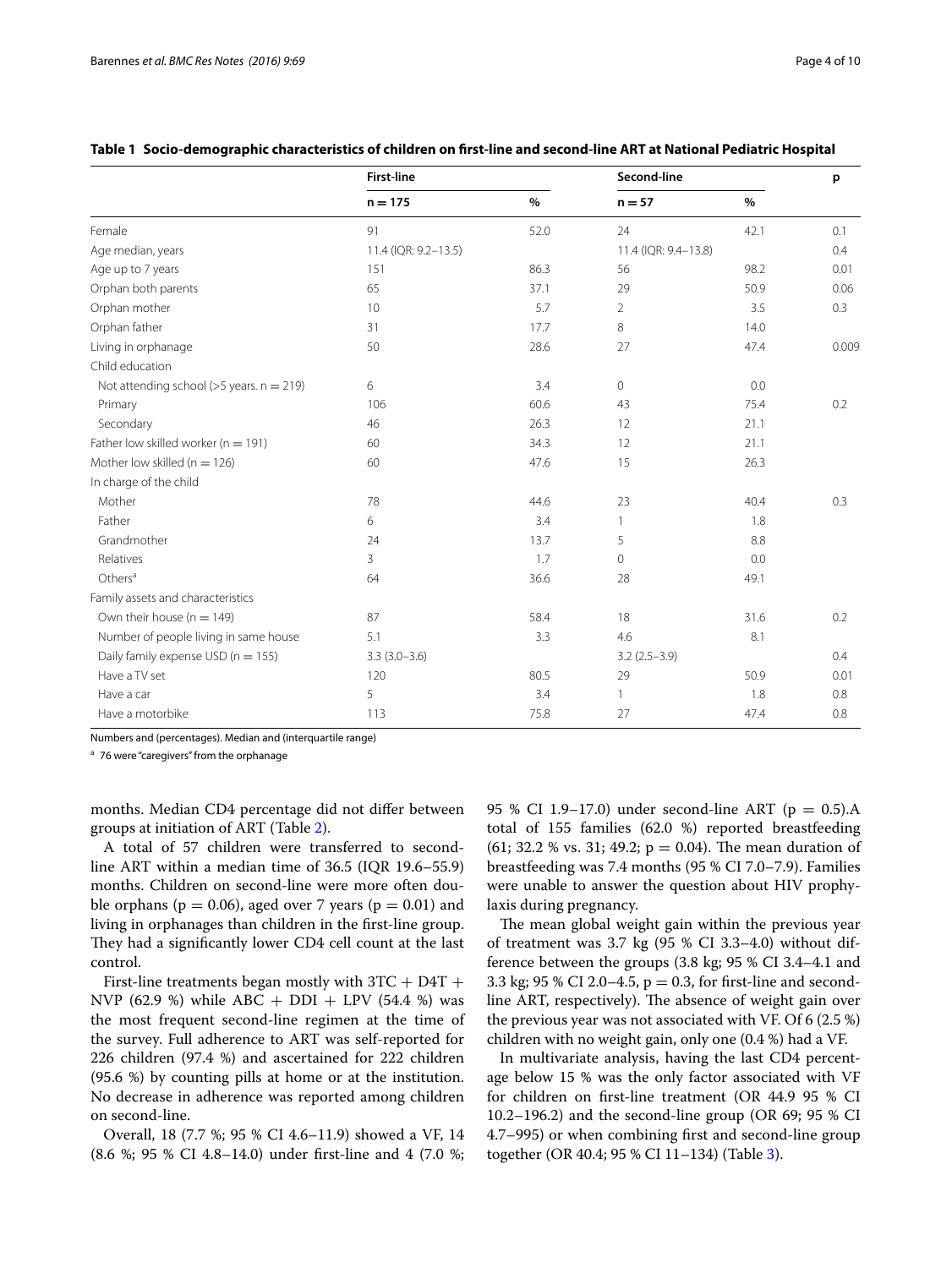|                                                 | <b>First-line</b>    |               | Second-line              |               | p       |
|-------------------------------------------------|----------------------|---------------|--------------------------|---------------|---------|
|                                                 | n = 175              | $\frac{0}{0}$ | n = 57                   | $\frac{0}{0}$ |         |
| Clinical status at ART onset                    |                      |               |                          |               |         |
| WHO Stage I                                     | 37                   | 21.1          | 5                        | 8.8           | 0.06    |
| WHO Stage II                                    | 93                   | 53.1          | 36                       | 63.2          |         |
| WHO Stage III                                   | 44                   | 25.1          | 14                       | 24.6          |         |
| WHO Stage IV                                    | 1                    | 0.6           | 2                        | 3.5           |         |
| Initial CD4 cells (%) 9.1 (3.9-12.9)            |                      |               | $7.9(2.5-12.8)$          |               | 0.1     |
| Initial CD4 <15 $%$                             | 147                  | 84.0          | 52                       | 91.2          | 0.17    |
| Time before ART<br>onset (months)               | $2.6(1.1-15.7)$      |               | $2.5(1.2 - 8.3)$         |               | 0.1     |
| At the time of survey                           |                      |               |                          |               |         |
| Time on ART<br>(months)                         | 70.5 (43.9-<br>90.8) |               | 81.0 (71.4-<br>92.5)     |               | 0.001   |
| Time since switch<br>on second-line<br>(months) | NA.                  |               | 36.5 (19.6-<br>55.9)     |               |         |
| Time between<br>VL and survey<br>(months)       | $0.1(0.1-4)$         |               | $0.1(0.1-4)$             |               | 0.7     |
| Non-adherence<br>to ART                         | 6                    | 3.4           | $\Omega$                 |               | 0.1     |
| Weight gain over<br>1 year (kg)                 | $3.8(3.5-4.2)$       |               | $3.5(2.7-4.2)$           |               | 0.3     |
| Last CD4 cells (%)                              | 27.8 (23.6-<br>31.8) |               | $22(19.1-27)$            |               | < 0.001 |
| CD4 cells <15 %                                 | $\mathfrak{D}$       | 1.1           | 6                        | 10.5          |         |
| Initial first-line treatment                    |                      |               |                          |               |         |
| $3TC + DAT + NVP$                               | 93                   | 53.1          | 53                       | 93.0          |         |
| $3TC + AZT + NVP$                               | 36                   | 20.6          |                          |               |         |
| $3TC + DAT + EFV$                               | 30                   | 17.1          | 4                        | 7.0           |         |
| $3TC + AZT + EFV$                               | 14                   | 8.0           |                          |               |         |
| $3TC + AZT + LPV$                               | 1                    | 0.6           |                          |               |         |
| $3TC + DAT + LPV$                               | 1                    | 0.6           |                          |               |         |
| Current second-line treatment                   |                      |               |                          |               |         |
| $ABC + DDI + LPV$                               |                      |               | 31                       | 54.4          |         |
| $3TC + TDF + LPV$                               |                      |               | 13                       | 22.8          |         |
| $3TC + DDI + LPV$                               |                      |               | 3                        | 5.3           |         |
| $3Tc + AZT + LPV$                               |                      |               | 3                        | 5.3           |         |
| $ABC + TDF + LPV$                               |                      |               | 3                        | 5.3           |         |
| $3TC + ABC + LPV$                               |                      |               | 2                        | 3.5           |         |
| $3TC + AZT + LPV$                               |                      |               | $\overline{\mathcal{L}}$ | 3.5           |         |

<span id="page-4-0"></span>**Table 2 Treatment characteristics of children on first-line and second-line ART at National Pediatric Hospital**

Numbers and (percentages). Median and (interquartile range) *CI* Confidence interval

#### **Discussion**

Early studies on ART in Cambodia demonstrated high effectiveness both in adults and children with follow-up ranging from 12 months to 4 years  $[13-15, 23-28]$  $[13-15, 23-28]$  $[13-15, 23-28]$  $[13-15, 23-28]$  $[13-15, 23-28]$ . At that time, reports about children's ART chiefly expressed concerns about the challenges of detecting treatment





<span id="page-4-1"></span>failures using only immunological and clinical criteria [ $16$ ]. Later, with the development of HIV genotypic resistance testing, high resistance mutations were reported in children with virological failure on first-line ART [\[17,](#page-8-16) [18](#page-8-17)]. However this testing was not yet routinely available. Our study confirms the global effectiveness of both first-line and second-line regimens for children over a long duration of follow-up (73 months), and a high level of adherence evidenced by routine tools. Second-line children who previously failed the first ART line had a similar rate of VF as children on first-line treatment. Despite these good results, a crucial issue for children with VF on second-line treatment is the lack of further options for ART in Cambodia and other countries. Besides, children on the second-line regimen had a lower median CD4 percentage at the last check. Improved measurements of adherence and access to genotypic testing for drug resistance, are urgently needed to provide high risk children with the best treatment options.

Our study confirms a high level of adherence among children currently on ART using the routine tools. Children on second-line, previously described as poorly adherent, now appear to be fully compliant with treatment. Such improvement was probably due to the implementation of home visits, called home-based care (but this issue was not documented in the survey), and the careful attention that was paid to adherence during all routine visits at the hospital. The second reason for improved adherence was probably that half of children live in orphanages which are commited to supporting adherence to ART and to routine medical follow-up. However, these good adherence results could be questioned given the occurrence of VF among children on second-line ART. The quality of adherence was probably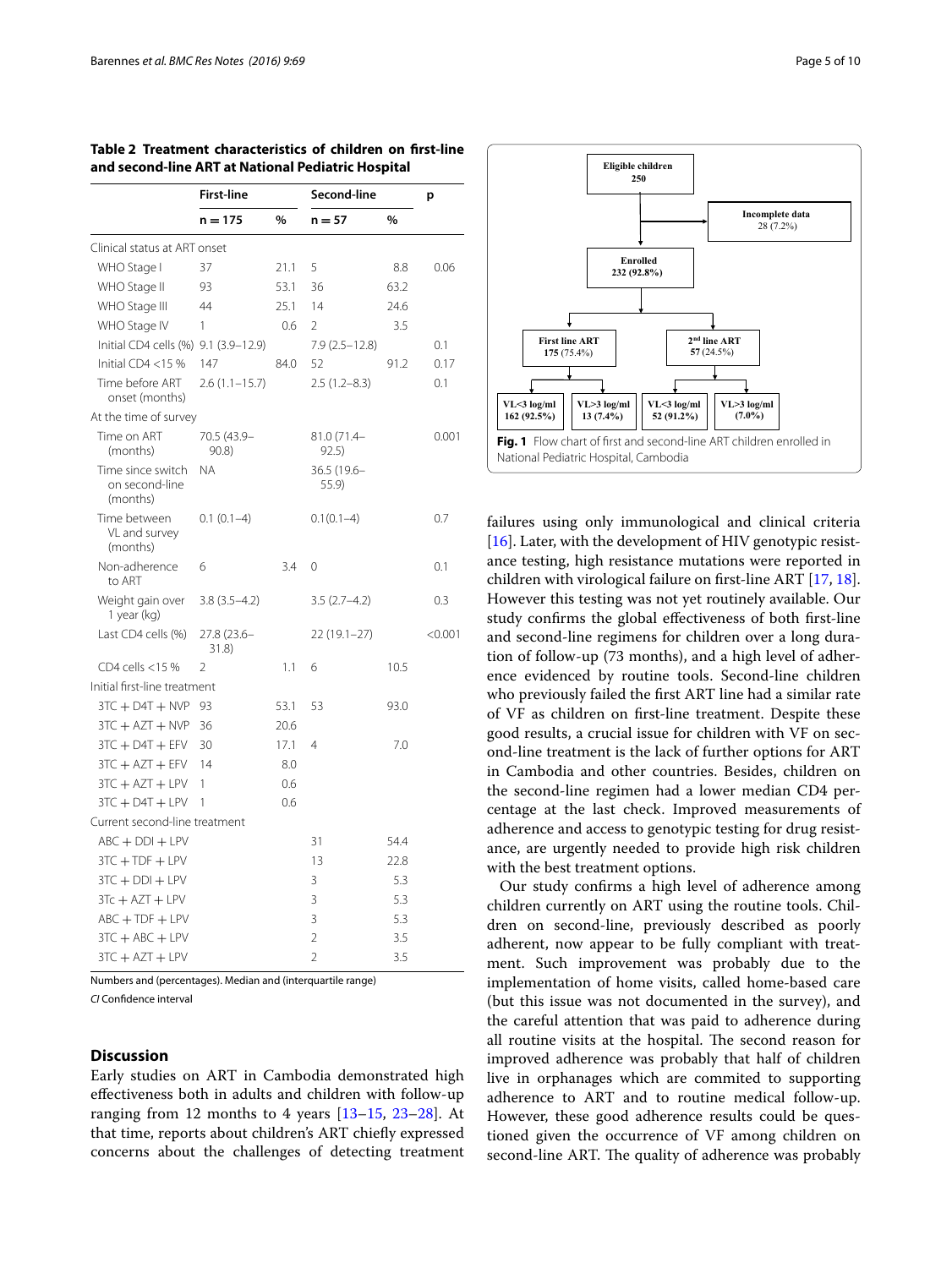<span id="page-5-0"></span>

| $\begin{array}{c} \begin{array}{c} \begin{array}{c} \end{array} \\ \end{array} \end{array}$             |
|---------------------------------------------------------------------------------------------------------|
|                                                                                                         |
|                                                                                                         |
|                                                                                                         |
|                                                                                                         |
|                                                                                                         |
|                                                                                                         |
|                                                                                                         |
| $\ddot{\phantom{0}}$                                                                                    |
|                                                                                                         |
|                                                                                                         |
|                                                                                                         |
|                                                                                                         |
|                                                                                                         |
|                                                                                                         |
|                                                                                                         |
|                                                                                                         |
|                                                                                                         |
|                                                                                                         |
|                                                                                                         |
|                                                                                                         |
|                                                                                                         |
|                                                                                                         |
|                                                                                                         |
|                                                                                                         |
|                                                                                                         |
|                                                                                                         |
|                                                                                                         |
|                                                                                                         |
|                                                                                                         |
|                                                                                                         |
|                                                                                                         |
| $\overline{a}$<br>$\frac{1}{\epsilon}$<br>֧֧֦֧֧֦֧֧ׅ֧֦֧֧֧֦֧֦֧֦֧֚֚֚֚֚֚֚֚֚֚֚֚֚֚֚֚֚֚֚֚֚֚֚֚֚֚֚֚֚֚֚֚֬֝֓֓֓֜֓֓֜ |

| $\mathbf{\Omega}$<br>Ū<br>95%<br>$\epsilon$<br>$\gtrapprox$<br>Σ Z<br>$\overline{\mathcal{Z}}$<br>$\overline{z}$<br>$\overline{\geq}$<br>$\overline{\geq}$<br>$\overline{\geq}$<br>Ξ Z<br>$\overline{\mathbb{Z}}$<br>Ξ<br>Ξ<br>0.6<br>0.8<br>66<br>66<br>$0.\overline{3}$<br>$0.\overline{3}$<br>$0.2\,$<br>$\rm C$<br>$\rm C$<br>$\frac{2}{1}$<br>$\mathbf{\Omega}$<br>$\overline{\phantom{m}}$<br>$0.3 - 93.4$<br>U<br>$0.4 - 4.0$<br>$0.4 - 3.8$<br>$0.1 - 4.6$<br>$0.2 - 2.5$<br>$0.0 - 1.9$<br>$0.1 - 2.8$<br>$0.1 - 1.5$<br>$0.2 - 2.3$<br>$0.3 - 2.7$<br>$0.2 - 5.3$<br>$0.0 - 4.1$<br>95 %<br>$\lessgtr$<br>$1$ (Ref.)<br>$\widetilde{\sigma}$<br>0.5<br>0.6<br>$\rm _{O2}$<br>$\rm ^{0}$<br>0.8<br>$\overline{C}$<br>$\circ$<br>0.4<br>$\ddot{ }$<br>$\overline{0}$ .<br>$\widetilde{0}$ .<br>$\tilde{\Xi}$<br>$\gtrsim$<br>$0.03$<br>$\ddot{\circ}$<br>$0.\overline{5}$<br>$\overline{0}$ .<br>$\frac{6}{10}$<br>66<br>$\overline{0}$ .<br>0.2<br>0.5<br>$\overline{C}$<br>49.6<br>$10.8$<br>89.2<br>62.5<br>37.5<br>66.8<br>33.2<br>5.6<br>35.8<br>50.4<br>54.3<br>45.7<br>22.4<br>32.3<br>32.8<br>13.4<br>9.5<br>90.5<br>64.2<br>34.1<br>14.2<br>232<br>$76$ 33<br>126<br>106<br>155<br>75<br>64<br>210<br>$\frac{21}{11}$<br>25<br>145<br>$\rm 87$<br>$\overline{7}$<br>52<br>$\frac{1}{2}$<br>$22\,$<br>83<br>149<br>50.0<br>33.3<br>38.9<br>5.6<br>50.0<br>55.6<br>44.4<br>54.4<br>55.6<br>44.4<br>55.6<br>44.4<br>38.9<br>22.2<br>33.3<br>16.7<br>5.6<br>$_{\odot}$<br>83.3<br>61.1<br>16.7<br>7.8<br>$\frac{8}{1}$<br>$\supseteq$ $\infty$<br>$\supseteq$<br>$\subseteq$<br>$m \quad 5$<br>$ \geq$<br>$=$ $\sim$<br>z<br>$\infty$<br>$\infty$<br>4<br>$\circ$<br>$\circ$<br>$\circ \neg \neg \neg \neg \neg \neg \neg$<br>$\sim$<br>$\circ$ $\circ$<br>92.2<br>88.8<br>36.9<br>45.8<br>15.0<br>50.0<br>50.0<br>11.2<br>54.2<br>67.3<br>22.4<br>14.0<br>34.6<br>63.1<br>32.2<br>32.7<br>32.2<br>91.1<br>65.4<br>32.7<br>$\overline{6.1}$<br>$_{\odot}^{\odot}$<br>$N = 214$<br>190<br>135<br>$\frac{6}{116}$<br>144<br>140<br>107<br>195<br>$107$<br>$\geq 4$<br>79<br>$\approx$<br>$\infty$<br>$48$<br>$69$<br>$30$<br>$\overline{0}$<br>$\overline{\mathcal{V}}$<br>$66$<br>$\geq$<br>$69$<br>$32\,$<br>$\frac{1}{2}$<br>23<br>Family expense >2 USD/day<br>Living in orphanage<br>Orphan both parents<br>Cared for at home by<br>Mother low skilled <sup>a</sup><br>Living with parents<br>Profession of parents<br>Father low skilled <sup>a</sup><br>House standard<br>Age $\leq$ 7 years<br>Orphan mother<br>Age $> 7$ years<br>Grandmother<br>Age up 7 years<br>Have a TV set<br>Living status<br>Caregiver<br>Mother<br>Father<br>Other<br>Female<br>Yes<br>Yes<br>Yes<br>$\geq$<br>$\frac{1}{2}$<br>$\frac{1}{2}$<br>Male<br>$\frac{1}{2}$<br>Yes<br>Yes<br>$\frac{1}{2}$<br>Yes<br>$\stackrel{\circ}{\geq}$ | <b>Success</b> | $\delta$ | Failure | % | Total | $\delta$ | $\mathbf{\Omega}$ | Crude |  | ਤ੍ਰਾਂ |  |
|---------------------------------------------------------------------------------------------------------------------------------------------------------------------------------------------------------------------------------------------------------------------------------------------------------------------------------------------------------------------------------------------------------------------------------------------------------------------------------------------------------------------------------------------------------------------------------------------------------------------------------------------------------------------------------------------------------------------------------------------------------------------------------------------------------------------------------------------------------------------------------------------------------------------------------------------------------------------------------------------------------------------------------------------------------------------------------------------------------------------------------------------------------------------------------------------------------------------------------------------------------------------------------------------------------------------------------------------------------------------------------------------------------------------------------------------------------------------------------------------------------------------------------------------------------------------------------------------------------------------------------------------------------------------------------------------------------------------------------------------------------------------------------------------------------------------------------------------------------------------------------------------------------------------------------------------------------------------------------------------------------------------------------------------------------------------------------------------------------------------------------------------------------------------------------------------------------------------------------------------------------------------------------------------------------------------------------------------------------------------------------------------------------------------------------------------------------------------------------------------------------------------------------------------------------------------------------------------------------------------------------------------------------------------------------------------------------------------------------------------------------------------------------------------------------------------------------------|----------------|----------|---------|---|-------|----------|-------------------|-------|--|-------|--|
|                                                                                                                                                                                                                                                                                                                                                                                                                                                                                                                                                                                                                                                                                                                                                                                                                                                                                                                                                                                                                                                                                                                                                                                                                                                                                                                                                                                                                                                                                                                                                                                                                                                                                                                                                                                                                                                                                                                                                                                                                                                                                                                                                                                                                                                                                                                                                                                                                                                                                                                                                                                                                                                                                                                                                                                                                                       |                |          |         |   |       |          |                   |       |  |       |  |
|                                                                                                                                                                                                                                                                                                                                                                                                                                                                                                                                                                                                                                                                                                                                                                                                                                                                                                                                                                                                                                                                                                                                                                                                                                                                                                                                                                                                                                                                                                                                                                                                                                                                                                                                                                                                                                                                                                                                                                                                                                                                                                                                                                                                                                                                                                                                                                                                                                                                                                                                                                                                                                                                                                                                                                                                                                       |                |          |         |   |       |          |                   |       |  |       |  |
|                                                                                                                                                                                                                                                                                                                                                                                                                                                                                                                                                                                                                                                                                                                                                                                                                                                                                                                                                                                                                                                                                                                                                                                                                                                                                                                                                                                                                                                                                                                                                                                                                                                                                                                                                                                                                                                                                                                                                                                                                                                                                                                                                                                                                                                                                                                                                                                                                                                                                                                                                                                                                                                                                                                                                                                                                                       |                |          |         |   |       |          |                   |       |  |       |  |
|                                                                                                                                                                                                                                                                                                                                                                                                                                                                                                                                                                                                                                                                                                                                                                                                                                                                                                                                                                                                                                                                                                                                                                                                                                                                                                                                                                                                                                                                                                                                                                                                                                                                                                                                                                                                                                                                                                                                                                                                                                                                                                                                                                                                                                                                                                                                                                                                                                                                                                                                                                                                                                                                                                                                                                                                                                       |                |          |         |   |       |          |                   |       |  |       |  |
|                                                                                                                                                                                                                                                                                                                                                                                                                                                                                                                                                                                                                                                                                                                                                                                                                                                                                                                                                                                                                                                                                                                                                                                                                                                                                                                                                                                                                                                                                                                                                                                                                                                                                                                                                                                                                                                                                                                                                                                                                                                                                                                                                                                                                                                                                                                                                                                                                                                                                                                                                                                                                                                                                                                                                                                                                                       |                |          |         |   |       |          |                   |       |  |       |  |
|                                                                                                                                                                                                                                                                                                                                                                                                                                                                                                                                                                                                                                                                                                                                                                                                                                                                                                                                                                                                                                                                                                                                                                                                                                                                                                                                                                                                                                                                                                                                                                                                                                                                                                                                                                                                                                                                                                                                                                                                                                                                                                                                                                                                                                                                                                                                                                                                                                                                                                                                                                                                                                                                                                                                                                                                                                       |                |          |         |   |       |          |                   |       |  |       |  |
|                                                                                                                                                                                                                                                                                                                                                                                                                                                                                                                                                                                                                                                                                                                                                                                                                                                                                                                                                                                                                                                                                                                                                                                                                                                                                                                                                                                                                                                                                                                                                                                                                                                                                                                                                                                                                                                                                                                                                                                                                                                                                                                                                                                                                                                                                                                                                                                                                                                                                                                                                                                                                                                                                                                                                                                                                                       |                |          |         |   |       |          |                   |       |  |       |  |
|                                                                                                                                                                                                                                                                                                                                                                                                                                                                                                                                                                                                                                                                                                                                                                                                                                                                                                                                                                                                                                                                                                                                                                                                                                                                                                                                                                                                                                                                                                                                                                                                                                                                                                                                                                                                                                                                                                                                                                                                                                                                                                                                                                                                                                                                                                                                                                                                                                                                                                                                                                                                                                                                                                                                                                                                                                       |                |          |         |   |       |          |                   |       |  |       |  |
|                                                                                                                                                                                                                                                                                                                                                                                                                                                                                                                                                                                                                                                                                                                                                                                                                                                                                                                                                                                                                                                                                                                                                                                                                                                                                                                                                                                                                                                                                                                                                                                                                                                                                                                                                                                                                                                                                                                                                                                                                                                                                                                                                                                                                                                                                                                                                                                                                                                                                                                                                                                                                                                                                                                                                                                                                                       |                |          |         |   |       |          |                   |       |  |       |  |
|                                                                                                                                                                                                                                                                                                                                                                                                                                                                                                                                                                                                                                                                                                                                                                                                                                                                                                                                                                                                                                                                                                                                                                                                                                                                                                                                                                                                                                                                                                                                                                                                                                                                                                                                                                                                                                                                                                                                                                                                                                                                                                                                                                                                                                                                                                                                                                                                                                                                                                                                                                                                                                                                                                                                                                                                                                       |                |          |         |   |       |          |                   |       |  |       |  |
|                                                                                                                                                                                                                                                                                                                                                                                                                                                                                                                                                                                                                                                                                                                                                                                                                                                                                                                                                                                                                                                                                                                                                                                                                                                                                                                                                                                                                                                                                                                                                                                                                                                                                                                                                                                                                                                                                                                                                                                                                                                                                                                                                                                                                                                                                                                                                                                                                                                                                                                                                                                                                                                                                                                                                                                                                                       |                |          |         |   |       |          |                   |       |  |       |  |
|                                                                                                                                                                                                                                                                                                                                                                                                                                                                                                                                                                                                                                                                                                                                                                                                                                                                                                                                                                                                                                                                                                                                                                                                                                                                                                                                                                                                                                                                                                                                                                                                                                                                                                                                                                                                                                                                                                                                                                                                                                                                                                                                                                                                                                                                                                                                                                                                                                                                                                                                                                                                                                                                                                                                                                                                                                       |                |          |         |   |       |          |                   |       |  |       |  |
|                                                                                                                                                                                                                                                                                                                                                                                                                                                                                                                                                                                                                                                                                                                                                                                                                                                                                                                                                                                                                                                                                                                                                                                                                                                                                                                                                                                                                                                                                                                                                                                                                                                                                                                                                                                                                                                                                                                                                                                                                                                                                                                                                                                                                                                                                                                                                                                                                                                                                                                                                                                                                                                                                                                                                                                                                                       |                |          |         |   |       |          |                   |       |  |       |  |
|                                                                                                                                                                                                                                                                                                                                                                                                                                                                                                                                                                                                                                                                                                                                                                                                                                                                                                                                                                                                                                                                                                                                                                                                                                                                                                                                                                                                                                                                                                                                                                                                                                                                                                                                                                                                                                                                                                                                                                                                                                                                                                                                                                                                                                                                                                                                                                                                                                                                                                                                                                                                                                                                                                                                                                                                                                       |                |          |         |   |       |          |                   |       |  |       |  |
|                                                                                                                                                                                                                                                                                                                                                                                                                                                                                                                                                                                                                                                                                                                                                                                                                                                                                                                                                                                                                                                                                                                                                                                                                                                                                                                                                                                                                                                                                                                                                                                                                                                                                                                                                                                                                                                                                                                                                                                                                                                                                                                                                                                                                                                                                                                                                                                                                                                                                                                                                                                                                                                                                                                                                                                                                                       |                |          |         |   |       |          |                   |       |  |       |  |
|                                                                                                                                                                                                                                                                                                                                                                                                                                                                                                                                                                                                                                                                                                                                                                                                                                                                                                                                                                                                                                                                                                                                                                                                                                                                                                                                                                                                                                                                                                                                                                                                                                                                                                                                                                                                                                                                                                                                                                                                                                                                                                                                                                                                                                                                                                                                                                                                                                                                                                                                                                                                                                                                                                                                                                                                                                       |                |          |         |   |       |          |                   |       |  |       |  |
|                                                                                                                                                                                                                                                                                                                                                                                                                                                                                                                                                                                                                                                                                                                                                                                                                                                                                                                                                                                                                                                                                                                                                                                                                                                                                                                                                                                                                                                                                                                                                                                                                                                                                                                                                                                                                                                                                                                                                                                                                                                                                                                                                                                                                                                                                                                                                                                                                                                                                                                                                                                                                                                                                                                                                                                                                                       |                |          |         |   |       |          |                   |       |  |       |  |
|                                                                                                                                                                                                                                                                                                                                                                                                                                                                                                                                                                                                                                                                                                                                                                                                                                                                                                                                                                                                                                                                                                                                                                                                                                                                                                                                                                                                                                                                                                                                                                                                                                                                                                                                                                                                                                                                                                                                                                                                                                                                                                                                                                                                                                                                                                                                                                                                                                                                                                                                                                                                                                                                                                                                                                                                                                       |                |          |         |   |       |          |                   |       |  |       |  |
|                                                                                                                                                                                                                                                                                                                                                                                                                                                                                                                                                                                                                                                                                                                                                                                                                                                                                                                                                                                                                                                                                                                                                                                                                                                                                                                                                                                                                                                                                                                                                                                                                                                                                                                                                                                                                                                                                                                                                                                                                                                                                                                                                                                                                                                                                                                                                                                                                                                                                                                                                                                                                                                                                                                                                                                                                                       |                |          |         |   |       |          |                   |       |  |       |  |
|                                                                                                                                                                                                                                                                                                                                                                                                                                                                                                                                                                                                                                                                                                                                                                                                                                                                                                                                                                                                                                                                                                                                                                                                                                                                                                                                                                                                                                                                                                                                                                                                                                                                                                                                                                                                                                                                                                                                                                                                                                                                                                                                                                                                                                                                                                                                                                                                                                                                                                                                                                                                                                                                                                                                                                                                                                       |                |          |         |   |       |          |                   |       |  |       |  |
|                                                                                                                                                                                                                                                                                                                                                                                                                                                                                                                                                                                                                                                                                                                                                                                                                                                                                                                                                                                                                                                                                                                                                                                                                                                                                                                                                                                                                                                                                                                                                                                                                                                                                                                                                                                                                                                                                                                                                                                                                                                                                                                                                                                                                                                                                                                                                                                                                                                                                                                                                                                                                                                                                                                                                                                                                                       |                |          |         |   |       |          |                   |       |  |       |  |
|                                                                                                                                                                                                                                                                                                                                                                                                                                                                                                                                                                                                                                                                                                                                                                                                                                                                                                                                                                                                                                                                                                                                                                                                                                                                                                                                                                                                                                                                                                                                                                                                                                                                                                                                                                                                                                                                                                                                                                                                                                                                                                                                                                                                                                                                                                                                                                                                                                                                                                                                                                                                                                                                                                                                                                                                                                       |                |          |         |   |       |          |                   |       |  |       |  |
|                                                                                                                                                                                                                                                                                                                                                                                                                                                                                                                                                                                                                                                                                                                                                                                                                                                                                                                                                                                                                                                                                                                                                                                                                                                                                                                                                                                                                                                                                                                                                                                                                                                                                                                                                                                                                                                                                                                                                                                                                                                                                                                                                                                                                                                                                                                                                                                                                                                                                                                                                                                                                                                                                                                                                                                                                                       |                |          |         |   |       |          |                   |       |  |       |  |
|                                                                                                                                                                                                                                                                                                                                                                                                                                                                                                                                                                                                                                                                                                                                                                                                                                                                                                                                                                                                                                                                                                                                                                                                                                                                                                                                                                                                                                                                                                                                                                                                                                                                                                                                                                                                                                                                                                                                                                                                                                                                                                                                                                                                                                                                                                                                                                                                                                                                                                                                                                                                                                                                                                                                                                                                                                       |                |          |         |   |       |          |                   |       |  |       |  |
|                                                                                                                                                                                                                                                                                                                                                                                                                                                                                                                                                                                                                                                                                                                                                                                                                                                                                                                                                                                                                                                                                                                                                                                                                                                                                                                                                                                                                                                                                                                                                                                                                                                                                                                                                                                                                                                                                                                                                                                                                                                                                                                                                                                                                                                                                                                                                                                                                                                                                                                                                                                                                                                                                                                                                                                                                                       |                |          |         |   |       |          |                   |       |  |       |  |
|                                                                                                                                                                                                                                                                                                                                                                                                                                                                                                                                                                                                                                                                                                                                                                                                                                                                                                                                                                                                                                                                                                                                                                                                                                                                                                                                                                                                                                                                                                                                                                                                                                                                                                                                                                                                                                                                                                                                                                                                                                                                                                                                                                                                                                                                                                                                                                                                                                                                                                                                                                                                                                                                                                                                                                                                                                       |                |          |         |   |       |          |                   |       |  |       |  |
|                                                                                                                                                                                                                                                                                                                                                                                                                                                                                                                                                                                                                                                                                                                                                                                                                                                                                                                                                                                                                                                                                                                                                                                                                                                                                                                                                                                                                                                                                                                                                                                                                                                                                                                                                                                                                                                                                                                                                                                                                                                                                                                                                                                                                                                                                                                                                                                                                                                                                                                                                                                                                                                                                                                                                                                                                                       |                |          |         |   |       |          |                   |       |  |       |  |
|                                                                                                                                                                                                                                                                                                                                                                                                                                                                                                                                                                                                                                                                                                                                                                                                                                                                                                                                                                                                                                                                                                                                                                                                                                                                                                                                                                                                                                                                                                                                                                                                                                                                                                                                                                                                                                                                                                                                                                                                                                                                                                                                                                                                                                                                                                                                                                                                                                                                                                                                                                                                                                                                                                                                                                                                                                       |                |          |         |   |       |          |                   |       |  |       |  |
|                                                                                                                                                                                                                                                                                                                                                                                                                                                                                                                                                                                                                                                                                                                                                                                                                                                                                                                                                                                                                                                                                                                                                                                                                                                                                                                                                                                                                                                                                                                                                                                                                                                                                                                                                                                                                                                                                                                                                                                                                                                                                                                                                                                                                                                                                                                                                                                                                                                                                                                                                                                                                                                                                                                                                                                                                                       |                |          |         |   |       |          |                   |       |  |       |  |
|                                                                                                                                                                                                                                                                                                                                                                                                                                                                                                                                                                                                                                                                                                                                                                                                                                                                                                                                                                                                                                                                                                                                                                                                                                                                                                                                                                                                                                                                                                                                                                                                                                                                                                                                                                                                                                                                                                                                                                                                                                                                                                                                                                                                                                                                                                                                                                                                                                                                                                                                                                                                                                                                                                                                                                                                                                       |                |          |         |   |       |          |                   |       |  |       |  |
|                                                                                                                                                                                                                                                                                                                                                                                                                                                                                                                                                                                                                                                                                                                                                                                                                                                                                                                                                                                                                                                                                                                                                                                                                                                                                                                                                                                                                                                                                                                                                                                                                                                                                                                                                                                                                                                                                                                                                                                                                                                                                                                                                                                                                                                                                                                                                                                                                                                                                                                                                                                                                                                                                                                                                                                                                                       |                |          |         |   |       |          |                   |       |  |       |  |
|                                                                                                                                                                                                                                                                                                                                                                                                                                                                                                                                                                                                                                                                                                                                                                                                                                                                                                                                                                                                                                                                                                                                                                                                                                                                                                                                                                                                                                                                                                                                                                                                                                                                                                                                                                                                                                                                                                                                                                                                                                                                                                                                                                                                                                                                                                                                                                                                                                                                                                                                                                                                                                                                                                                                                                                                                                       |                |          |         |   |       |          |                   |       |  |       |  |
|                                                                                                                                                                                                                                                                                                                                                                                                                                                                                                                                                                                                                                                                                                                                                                                                                                                                                                                                                                                                                                                                                                                                                                                                                                                                                                                                                                                                                                                                                                                                                                                                                                                                                                                                                                                                                                                                                                                                                                                                                                                                                                                                                                                                                                                                                                                                                                                                                                                                                                                                                                                                                                                                                                                                                                                                                                       |                |          |         |   |       |          |                   |       |  |       |  |
|                                                                                                                                                                                                                                                                                                                                                                                                                                                                                                                                                                                                                                                                                                                                                                                                                                                                                                                                                                                                                                                                                                                                                                                                                                                                                                                                                                                                                                                                                                                                                                                                                                                                                                                                                                                                                                                                                                                                                                                                                                                                                                                                                                                                                                                                                                                                                                                                                                                                                                                                                                                                                                                                                                                                                                                                                                       |                |          |         |   |       |          |                   |       |  |       |  |
|                                                                                                                                                                                                                                                                                                                                                                                                                                                                                                                                                                                                                                                                                                                                                                                                                                                                                                                                                                                                                                                                                                                                                                                                                                                                                                                                                                                                                                                                                                                                                                                                                                                                                                                                                                                                                                                                                                                                                                                                                                                                                                                                                                                                                                                                                                                                                                                                                                                                                                                                                                                                                                                                                                                                                                                                                                       |                |          |         |   |       |          |                   |       |  |       |  |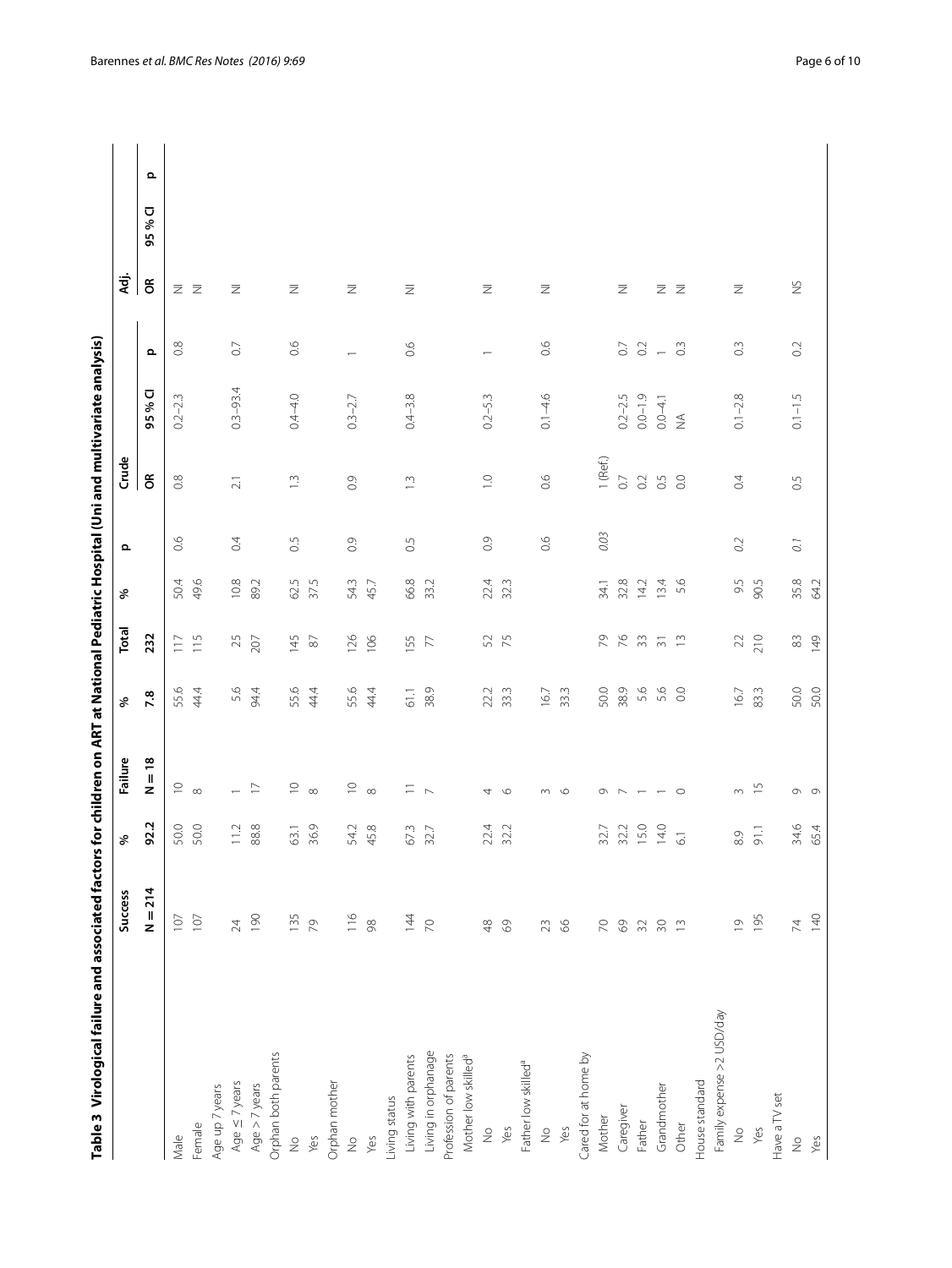| t |
|---|
| c |
|   |
|   |
|   |
|   |

| Table 3 continued                                                                                |                  |                  |                                                |                    |                 |                 |                  |                |              |                       |                |            |                   |
|--------------------------------------------------------------------------------------------------|------------------|------------------|------------------------------------------------|--------------------|-----------------|-----------------|------------------|----------------|--------------|-----------------------|----------------|------------|-------------------|
|                                                                                                  | <b>Success</b>   | ৡ                | Failure                                        | ৡ                  | Total           | %               | $\Omega$         | Crude          |              |                       | Æ.             |            |                   |
|                                                                                                  | $N = 214$        | 92.2             | $N = 18$                                       | 7.8                | 232             |                 |                  | $\epsilon$     | 95 % CI      | $\mathbf{\Omega}$     | $\epsilon$     | 95 % CI    | $\mathbf{\Omega}$ |
| Mean weight gain over last 24 months <sup>b</sup>                                                | $3.8(3.4 - 4.1)$ |                  | $3.3(2.0-4.5)$                                 |                    |                 |                 | $\overline{0}$   |                |              |                       | z              |            |                   |
| Knew his/her disease                                                                             |                  |                  |                                                |                    |                 |                 |                  |                |              |                       |                |            |                   |
| $\frac{1}{2}$                                                                                    | 194              | 90.7             | $\mathop{\odot}\limits$                        | 88.9               | 210             | 90.5            | $\frac{8}{2}$    | $\overline{C}$ | $0.1 - 5.7$  | $\frac{6}{10}$        | Ξ              |            |                   |
| Yes                                                                                              | 20               | $9.\overline{3}$ | $\sim$                                         | 111                | $22\,$          | 9.5             |                  |                |              |                       |                |            |                   |
| Caregiver knows child treatment                                                                  |                  |                  |                                                |                    |                 |                 |                  |                |              |                       |                |            |                   |
| $\stackrel{\circ}{\geq}$                                                                         | 30               | 14.0             | $\circ$                                        | $_{\odot}^{\rm O}$ | $\approx$       | 12.9            | 0.08             | $\rm_{\rm CO}$ | $\lessgtr$   | $\overline{\text{o}}$ | $\gtrapprox$   |            |                   |
| Yes                                                                                              | 184              | 86.0             | $\frac{\infty}{\infty}$                        | 100.0              | 202             | 87.1            |                  |                |              |                       |                |            |                   |
| Initial WHO stage                                                                                |                  |                  |                                                |                    |                 |                 |                  |                |              |                       |                |            |                   |
| $\circ$                                                                                          | $\frac{4}{3}$    | 19.2             |                                                | 5.6                | 42              | 18.1            | $\overline{0}$ . | 4.0            | $0.5 - 172$  | O.2                   | $\gtrapprox$   |            |                   |
| I ę dns                                                                                          | 173              | 80.8             | $\overline{\phantom{0}}$                       | 94.4               | 190             | 81.9            |                  |                |              |                       |                |            |                   |
| CD4 cells <15 % (initial)                                                                        |                  |                  |                                                |                    |                 |                 |                  |                |              |                       |                |            |                   |
| $\frac{1}{2}$                                                                                    | $\overline{31}$  | 14.5             | $\sim$                                         | 11.1               | $33$            | 14.2            | 0.6              | $\bar{a}$      | $0.2 - 12.7$ |                       | $\overline{z}$ |            |                   |
| Yes                                                                                              | 183              | 85.5             | $\frac{6}{1}$                                  | 88.9               | 199             | 85.8            |                  |                |              |                       |                |            |                   |
| CD4 cells $\leq$ 15 % (last)                                                                     |                  |                  |                                                |                    |                 |                 |                  |                |              |                       |                |            |                   |
| $\frac{1}{2}$                                                                                    | $207$            | 96.7             |                                                | 38.8               | 214             | 92.2            | 0.001            | 46.4           | 13.8-155     | 10000                 | 40.4           | $11 - 134$ | &0.00             |
| Yes                                                                                              | $\overline{a}$   | 3.2              | $\equiv$                                       | 61.1               | $\frac{8}{18}$  | $\overline{77}$ |                  |                |              |                       |                |            |                   |
| Treatment                                                                                        |                  |                  |                                                |                    |                 |                 |                  |                |              |                       |                |            |                   |
| First-line ART                                                                                   | 162              | 75.7             | $\overline{4}$                                 | 72.2               | 175             | 75.4            | $\overline{C}$   | $\Box$         | $0.3 - 3.7$  | $\ddot{\circ}$        |                |            |                   |
| Second-line ART                                                                                  | 52               | 24.3             | $\overline{a}$                                 | 27.8               | 57              | 24.6            |                  |                |              |                       | $\bar{z}$      |            |                   |
| Adherence                                                                                        | 208              | 97.2             | $\frac{\infty}{\infty}$                        | 100.0              | 226             | 97.4            | 0.4              | $\rm C$        | $0 - 7.7$    |                       |                |            |                   |
| Non-adherence                                                                                    | $\circ$          | 2.8              | $\circ$                                        | 0.0                | $\circ$         | 2.6             |                  |                |              |                       |                |            |                   |
| Initial regimen with NVP                                                                         |                  |                  |                                                |                    |                 |                 |                  |                |              |                       |                |            |                   |
| $\frac{1}{2}$                                                                                    | $\frac{8}{3}$    | 22.4             | $\sim$                                         | $\overline{11}$    | $50\,$          | 21.6            | $\degree$        | 2.3            | $0.5 - 21.3$ | $\degree$             | $\bar{z}$      |            |                   |
| Yes                                                                                              | 166              | 77.6             | $\frac{0}{1}$                                  | 88.9               | 182             | 78.4            |                  |                |              |                       |                |            |                   |
| Initial regimen with D4T                                                                         |                  |                  |                                                |                    |                 |                 |                  |                |              |                       |                |            |                   |
| $\frac{1}{2}$                                                                                    | $\frac{8}{3}$    | 22.4             | $\sim$                                         | 16.7               | 5               | 22.0            | 0.5              | $\overline{4}$ | $0.3 - 8.0$  | $\overline{0}$        | $\overline{z}$ |            |                   |
| Yes                                                                                              | 166              | 77.6             | $\frac{1}{2}$                                  | 83.3               | $\overline{18}$ | 78.0            |                  |                |              |                       |                |            |                   |
| Variables in italics with p < 0.2 were included in the multivariate analyses                     |                  |                  |                                                |                    |                 |                 |                  |                |              |                       |                |            |                   |
| Numbers and (percentages). Median and (interquartile range). Mean and [95 % confidence interval] |                  |                  |                                                |                    |                 |                 |                  |                |              |                       |                |            |                   |
| M not included, NS non significant, C/ Confidence interval                                       |                  |                  |                                                |                    |                 |                 |                  |                |              |                       |                |            |                   |
| <sup>a</sup> Low skilled workers were: farmers, workers or factory workers,                      |                  |                  | motor-taxi drivers, domestic helpers           |                    |                 |                 |                  |                |              |                       |                |            |                   |
| $^{\rm b}$ For children on first-line ART (OR 44.9 95 % CI 10.2–196.2) and                       |                  |                  | the second-line group (OR 69; 95 % CI 4.7-995) |                    |                 |                 |                  |                |              |                       |                |            |                   |

Barennes *et al. BMC Res Notes (2016) 9:69* Page 7 of 10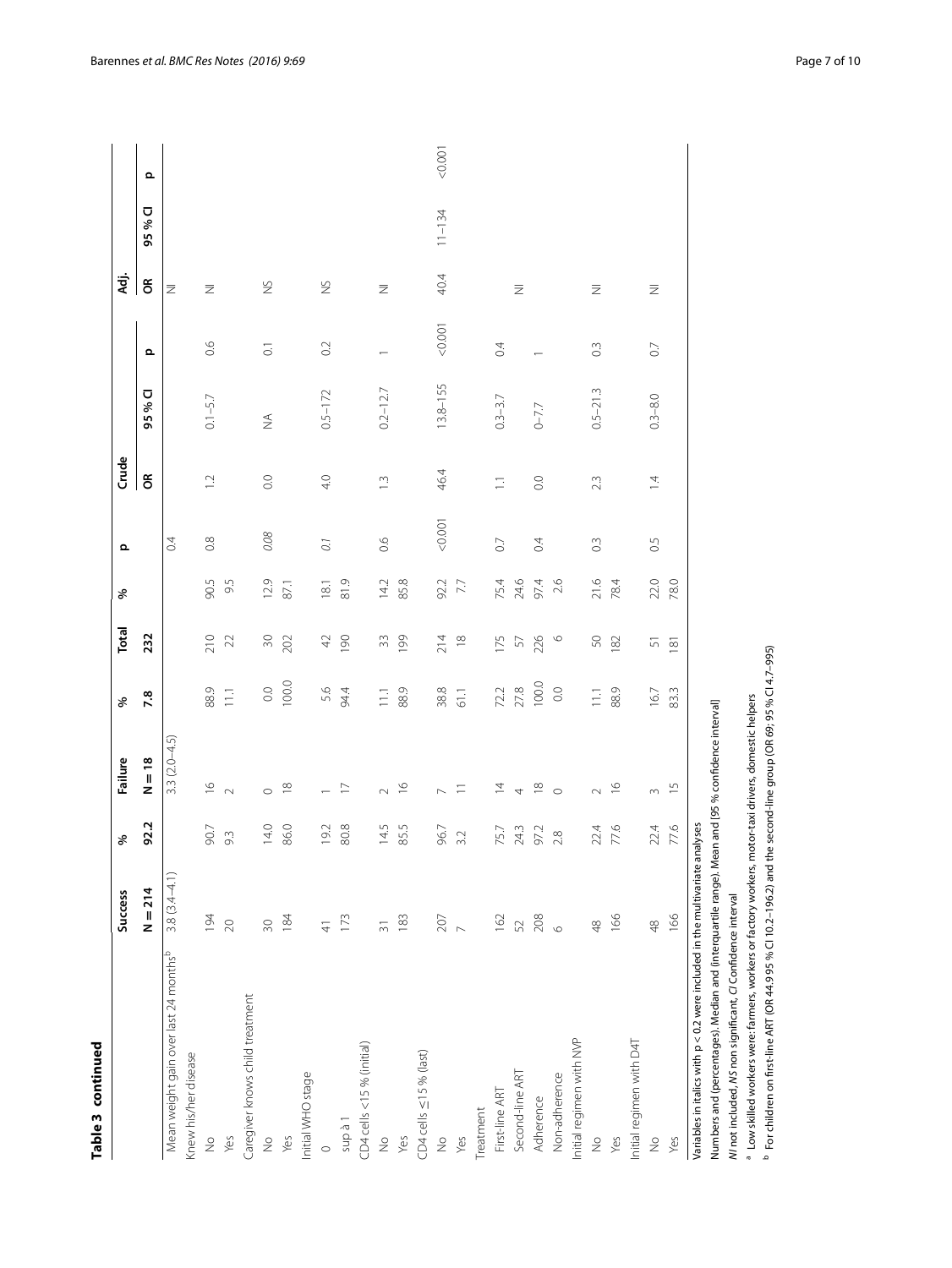overestimated using the routine tools (self reporting and pill counting during home visits). Health staff and the investigation team reported that parents/caregivers, being informed in advance about visits, prepared and presented to the health worker the expected number of pills. The precise reasons were not documented but could have been the fear of reprimands or that treatment would be discontinued or changed. Similar observations were reported in Ethiopia where routine adherence rates in the preceding 7 days decreased from 93.3 to 34.8 % using unannounced home-based pill counts [\[29](#page-9-0)]. Due to ethical concerns and fear of stigmatization [[20\]](#page-8-19), conducting unannounced visits was considered inappropriate by our study team.

With the 18 children who experienced a VF, it was not possible to quantify the rate of resistance to antiretroviral drugs since genotyping tests were not available, a limitation of our study. However, other studies provided information regarding HIV mutations among children with VF during the same period. Between December 2004 and January 2011, in Cambodia, all genotypic tests for HIV drug resistance mandated by the provincial capital were conducted at the Pasteur Institute. Assuming a lower threshold of VF (viral load  $\geq$  250 copies/mL), genotypic testing performed on 233 children revealed that 33 (14.1 %) harboured the Q151M and 17 (7.2 %) the K65R mutations which confer resistance to a large range of nucleoside reverse transcriptase inhibitors (NRTIs) [\[17](#page-8-16)]. This trend was confirmed by a similar study conducted at the Angkor Hospital for Children in Siem Reap [\[18](#page-8-17)]. Of 51 viremic children (>1000 copies/mL) all but one harbored drug resistance mutations to NRTIs and nonnucleoside reverse transcriptase inhibitors (NNRTIs), and half had more than 4 mutations. A quarter had multi-resistant mutations and 9 (18 %) high-level resistance-predicting mutations to subsequent therapy options including didanosine (DDI), abacavir (ABC), etravirine (ETR), and tenofovir (TDF) [\[18](#page-8-17)]. Emergence of these mutations is a critical issue in resource-limited settings where NRTI molecules available for second-line regimens remain limited.

The continuation of failing ART regimens is of concern since it will result in an accumulation of resistance that will hamper the effectiveness of subsequent regimens. The scaling up of drug resistance testing has been proposed [[18](#page-8-17), [28,](#page-8-23) [30](#page-9-1)].

Among the children who attended the HIV clinic, the percentage living in orphanages increased from 10 % in 2007 up to 32.2 % in 2013 [[20\]](#page-8-19). In our study, the number of orphans tended to be higher among children on second-line regimens. Being an orphan was previously associated with more frequent VF [[31\]](#page-9-2) and subsequent transition to second-line ART. In our study, being cared for by one's mother was a non-protective factor for VF in univariate analysis. This was probably related to the difficult situation of the families living with HIV, the majority of whom are living in extreme poverty (Table [1](#page-3-0)). So, the best way to improve ART success would probably be to improve the economic and social conditions of those living with HIV. This is supported by the protective factor (having a TV set) identified in univariate analysis, suggesting better access to information, prevention and care.

Effective interventions to reduce poverty are critical in mitigating the negative impacts of HIV and AIDS on children and households [\[32](#page-9-3)].

#### **Limitations**

This study has several limitations. The first limitation is the small sample size due to time and budget constraints. The second limitation was the fact that the number and frequency of VL done per child, that could have affected the results, could not be addressed. However health staff were following the national guidelines on VL, which probably may have reduce this limitation. The third limitation was inability to conduct drug resistance tests as they were not covered by the ART program. Improving adherence support and availability of drug resistance testing are crucial to halt the rise in resistance mutations to ART drugs available in Cambodia.

#### **Conclusions**

Children on second-line are more often double orphans, aged over 7 years and living in orphanages than children in the first-line ART in the National Pediatric hospital of Cambodia. The pattern of risk factors for VF is changing in Cambodia. The prevention of VF requires improving ART adherence and monitoring, better monitoring of children with low CD4 counts and access to routine viral load testing. Attention is needed to conflicting results of adherence and viral failure. The presence of VF in children under second-line ART is a crucial issue in a country where no third line ART is available.

#### **Additional files**

<span id="page-7-1"></span><span id="page-7-0"></span>**[Additional file 1.](http://dx.doi.org/10.1186/s13104-016-1884-y)** Questionnaire used during the survey. **[Additional file 2.](http://dx.doi.org/10.1186/s13104-016-1884-y)** STROBE check list.

#### **Abbreviations**

ART: antiretroviral therapy; CI: confidence interval; HIV: human immunodeficiency virus; HIV DR: HIV drug resistance; IFMT: Institut de la Francophonie pour la Médecine Tropicale; IQR: inter quartile range; OR: odds ratio; NPH: National Pediatric Hospital; NCHADS: National Center for HIV/AIDS, Dermatology and STD, Sexual Transmissible Disease; NI: not included; NS: non significant; VF: virological failure; VL: plasma HIV-1 viral Load; DDI: didanosine; ABC: abacavir; ETR: etravirine; TDF: tenofovir.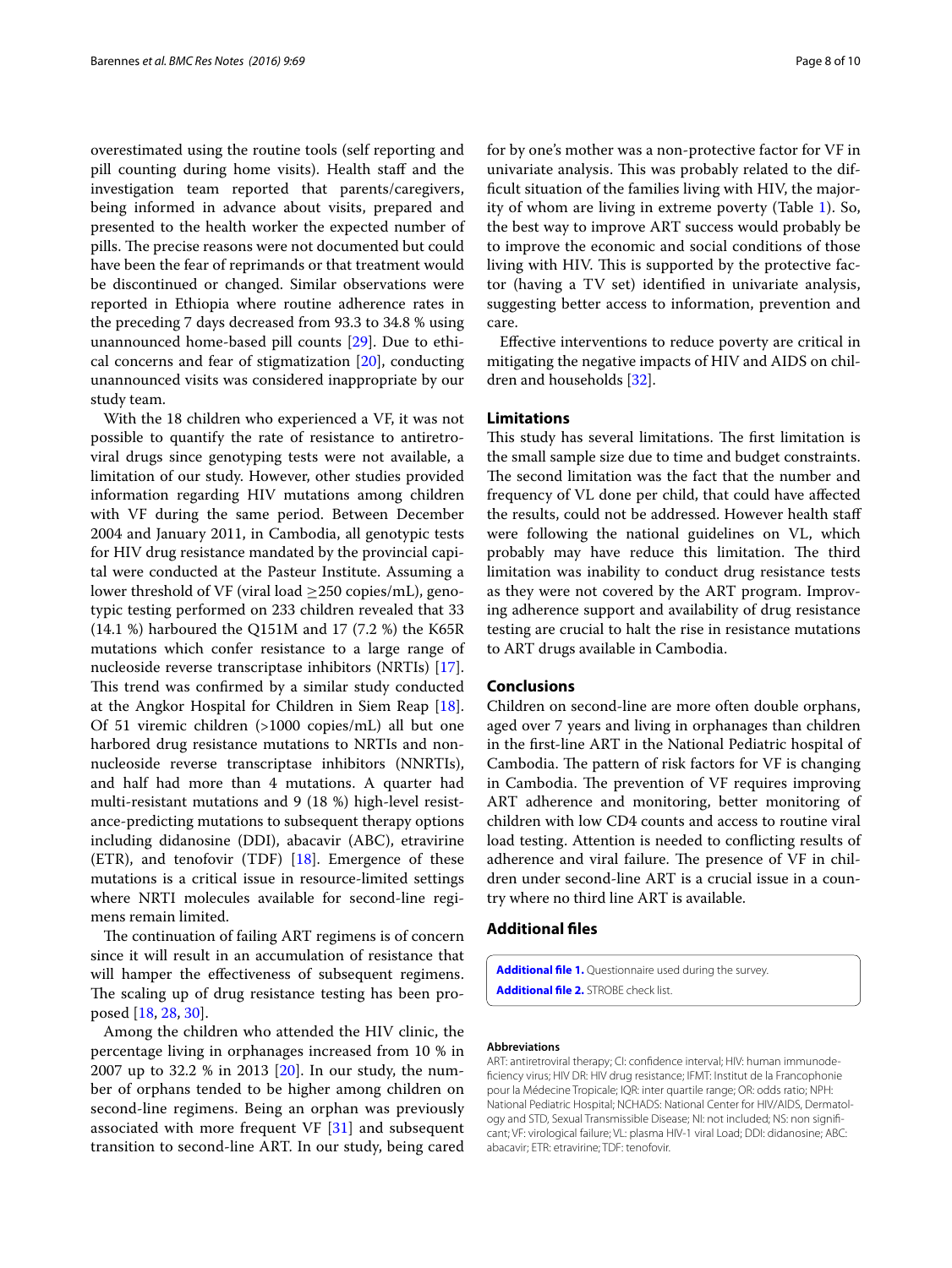#### **Authors' contributions**

HB conceived the survey, coordinated data acquisition with substantial contribution from KV and UV, conducted the analysis and interpretation of the data and wrote the manuscript. KV conducted the data collection, and made the primary analysis and report with HB and UV contributions. YB and MS participated to the design and follow up of the survey, and made substantial comments on the manuscripts. FR provided inputs for the analysis and substantial comments on the manuscripts. All authors contributed to the writing of the paper. All authors read and approved the final manuscript.

#### **Author details**

<sup>1</sup> Agence Nationale de Recherche sur le VIH et les Hépatites, Preah Monyvong Blvd, Phnom Penh, Cambodia. <sup>2</sup> Institut de la Francophonie pour la Médecine Tropicale, Vientiane, Lao People's Democratic Republic.<sup>3</sup> ISPED, Centre INSERM<br>U897-Epidemiologie-Biostatistique, Univ. Bordeaux, 33000 Bordeaux, France. <sup>4</sup> Epidemiology Unit, Pasteur Institute, Phnom Penh, Cambodia. <sup>5</sup> Virological Unit, Pasteur Institute, Phnom Penh, Cambodia. <sup>6</sup> University of Health Science, Phnom Penh, Cambodia.

#### **Acknowledgements**

This work was part of a master's study (KV) by "Institut Francophone pour la Médecine Tropicale" (IFMT, Vientiane, Laos). We thank IFMT teachers for their help and Pr M Strobel for comments. We thank the National Pediatric Hospital staff in Cambodia for their support. We thank all the families and children and people who participated in the surveys. We thank P Aaron and M Grippenberg for kind editing. We thank Leila Srour for helpful advices and final edit. IFMT, the funding agency, had no role in the decision of preparing, analyzing and publishing the paper. Opinions expressed in the paper do not represent the opinion of funding agency.

#### **Competing interests**

The authors declare that they have no competing interests.

Received: 1 July 2015 Accepted: 22 January 2016 Published online: 05 February 2016

#### **References**

- <span id="page-8-0"></span>WHO. UNAIDS. Global summary of the AIDS epidemic. 2012. [http://www.](http://www.unaids.org/sites/default/files/en/media/unaids/contentassets/documents/epidemiology/2013/gr2013/201309_epi_core_en.pdf) [unaids.org/sites/default/files/en/media/unaids/contentassets/docu](http://www.unaids.org/sites/default/files/en/media/unaids/contentassets/documents/epidemiology/2013/gr2013/201309_epi_core_en.pdf)[ments/epidemiology/2013/gr2013/201309\\_epi\\_core\\_en.pdf.](http://www.unaids.org/sites/default/files/en/media/unaids/contentassets/documents/epidemiology/2013/gr2013/201309_epi_core_en.pdf) Accessed 20 Jan 2015.
- <span id="page-8-1"></span>2. Arage G, Tessema GA, Kassa H. Adherence to antiretroviral therapy and its associated factors among children at South Wollo Zone Hospitals, Northeast Ethiopia: a cross-sectional study. BMC Public Health. 2014. doi:[10.1186/1471-2458-14-365.](http://dx.doi.org/10.1186/1471-2458-14-365)
- <span id="page-8-2"></span>3. WHO. Global update on HIV treatment 2013: results and opportunities. [www.who.int/iris/bitstream/10665/85326/1/9789241505734\\_eng.pdf.](http://www.who.int/iris/bitstream/10665/85326/1/9789241505734_eng.pdf) Accessed 20 Jan 2015.
- <span id="page-8-3"></span>4. Penazzato M, Revill P, Prendergast AJ, Collins IJ, Walker S, Elyanu PJ, et al. Early infant diagnosis of HIV infection in low-income and middle-income countries: does one size fit all? Lancet Infect Dis. 2014;14(7):650–5.
- <span id="page-8-4"></span>5. Ciaranello AL, Chang Y, Margulis AV, Bernstein A, Bassett IV, Losina E, et al. Effectiveness of pediatric antiretroviral therapy in resourcelimited settings:a systematic review and meta-analysis. Clin Infect Dis. 2009;49:1915–27.
- <span id="page-8-5"></span>6. Rojas SP, Holguin A. Drug resistance in the HIV-1-infected paediatric population worldwide:a systematic review. J Antimicrob Chemother. 2014;69:2032–42.
- <span id="page-8-6"></span>7. Mutwa PR, Boer KR, Rusine J, Muganga N, Tuyishimire D, Schuurman R, et al. Long-term effectiveness of combination antiretroviral therapy and prevalence of HIV drug resistance in HIV-1-infected children and adolescents in Rwanda. Pediatr Infect Dis. 2014;33:63–9.
- <span id="page-8-7"></span>8. Ruel TD, Kamya MR, Li P, Pasutti W, Charlebois ED, Liegler T, et al. Early virologic failure and the development of antiretroviral drug resistance mutations in HIV-infected Ugandan children. J Acquir Immune Defic Syndr. 2011;56:44–50.
- <span id="page-8-8"></span>9. NCHADS, Chhea Chhorvann, Saphonn Vonthanak Estimations and Projections of HIV/AIDS in Cambodia 2010-2015. 2011. [http://www.nchads.](http://www.nchads.org/Publication/HSS/Estimations%2520and%2520Projections%2520of%2520HIV-AIDS%2520in%2520Cambodia%25202010-2015_eng.pdf) [org/Publication/HSS/Estimations%20and%20Projections%20of%20HIV-](http://www.nchads.org/Publication/HSS/Estimations%2520and%2520Projections%2520of%2520HIV-AIDS%2520in%2520Cambodia%25202010-2015_eng.pdf)[AIDS%20in%20Cambodia%202010-2015\\_eng.pdf](http://www.nchads.org/Publication/HSS/Estimations%2520and%2520Projections%2520of%2520HIV-AIDS%2520in%2520Cambodia%25202010-2015_eng.pdf). Accessed 20 Jan 2015.
- <span id="page-8-9"></span>10. NCHADS. Conceptual Framework for Elimination of New HIV infections in Cambodia by 2020. 2011. [http://www.nchads.org/Events/000184/](http://www.nchads.org/Events/000184/planning_workshop_for_2013/nchads/Cambodia%25203%25200%2520by%25202020%2520-September%25202012.pdf) [planning\\_workshop\\_for\\_2013/nchads/Cambodia%203%200%20by%20](http://www.nchads.org/Events/000184/planning_workshop_for_2013/nchads/Cambodia%25203%25200%2520by%25202020%2520-September%25202012.pdf) [2020%20-September%202012.pdf.](http://www.nchads.org/Events/000184/planning_workshop_for_2013/nchads/Cambodia%25203%25200%2520by%25202020%2520-September%25202012.pdf) Accessed 20 Jan 2015.
- <span id="page-8-10"></span>11. NCHADS. Fourth quaterly report 2012. 2013. [http://www.nchads.org/](http://www.nchads.org/Report/q4_2012_compr_report%2520en.pdf) [Report/q4\\_2012\\_compr\\_report%20en.pdf.](http://www.nchads.org/Report/q4_2012_compr_report%2520en.pdf) Accessed 20 Jan 2015.
- <span id="page-8-11"></span>12. NCHADS. Annual report 2013. 2014. [http://www.nchads.org/Report/](http://www.nchads.org/Report/annual_report_2013_eng.pdf) [annual\\_report\\_2013\\_eng.pdf.](http://www.nchads.org/Report/annual_report_2013_eng.pdf) Accessed 20 Jan 2015.
- <span id="page-8-12"></span>13. Janssens B, Raleigh B, Soeung S, Akao K, Te V, Gupta J, et al. Effectiveness of highly active antiretroviral therapy in HIV-positive children:evaluation at 12 months in a routine program in Cambodia. Pediatrics. 2007;120:e1134–40.
- <span id="page-8-14"></span>14. Isaakidis P, Raguenaud ME, Te V, Tray CS, Akao K, Kumar V, et al. High survival and treatment success sustained after two and three years of first-line ART for children in Cambodia. J Int AIDS Soc. 2010. doi:[10.1186/1758-2652-13-11](http://dx.doi.org/10.1186/1758-2652-13-11).
- <span id="page-8-13"></span>15. Raguenaud ME, Isaakidis P, Zachariah R, Te V, Soeung S, Akao K, et al. Excellent outcomes among HIV + children on ART, but unacceptably high pre-ART mortality and losses to follow-up:a cohort study from Cambodia. BMC Pediatr. 2009. doi[:10.1186/1471-2431-9-54.](http://dx.doi.org/10.1186/1471-2431-9-54)
- <span id="page-8-15"></span>16. Westley BP, DeLong AK, Tray CS, Sophearin D, Dufort EM, Nerrienet E, et al. Prediction of treatment failure using 2010 World Health Organization Guidelines is associated with high misclassification rates and drug resistance among HIV-infected Cambodian children. Clin Infect Dis. 2012;55:432–40.
- <span id="page-8-16"></span>17. Nouhin J, Madec Y, Ngo-Giang-Huong N, Ferradini L, Nerrienet E. Increased Risk of Q151 M and K65R Mutations in Patients Failing Stavudine-Containing First-line Antiretroviral Therapy in Cambodia. PLoS One. 2013;8:e73744.
- <span id="page-8-17"></span>18. Coetzer M, Westley B, Delong A, Tray C, Sophearin D, Nerrienet E, et al. Extensive drug resistance in HIV-infected Cambodian children who are undetected as failing first-line antiretroviral therapy by WHO 2010 guidelines. AIDS Res Hum Retroviruses. 2013;29:985–92.
- <span id="page-8-18"></span>19. National Center for HIV/AIDS DaSTDN National guidelines for the use of pediatric antiretroviral therapy in Cambodia.2011. [http://www.nchads.org/](http://www.nchads.org/Guideline/NGTreatment_art_children_eng.pdf) [Guideline/NGTreatment\\_art\\_children\\_eng.pdf](http://www.nchads.org/Guideline/NGTreatment_art_children_eng.pdf). Accessed 20 Jan 2015.
- <span id="page-8-19"></span>20. Barennes H, Tat S, Reinharz D, Vibol U. Perceived stigma by children on antiretroviral treatmentin Cambodia. BMC Pediatr. 2014. doi:[10.1186/](http://dx.doi.org/10.1186/s12887-014-0300-9) [s12887-014-0300-9.](http://dx.doi.org/10.1186/s12887-014-0300-9)
- <span id="page-8-20"></span>21. WHO Consolidated guidelines on the use of antiretroviral drugs for treating and preventing HIV infection. 2013. [http://www.who.int/hiv/pub/](http://www.who.int/hiv/pub/guidelines/arv2013/download/en/) [guidelines/arv2013/download/en/](http://www.who.int/hiv/pub/guidelines/arv2013/download/en/). Accessed 20 Jan 2015.
- <span id="page-8-21"></span>22. WHO Antiretroviral therapy for HIV infection in infants and children:recommendations for a public health approach, 2010 revision. 2010. [http://www.who.int/hiv/pub/paediatric/infants2010/en/.](http://www.who.int/hiv/pub/paediatric/infants2010/en/) Accessed 20 Jan 2015.
- <span id="page-8-22"></span>23. Segeral O, Limsreng S, Nouhin J, Hak C, Ngin S, De LM, et al. Three years follow-up of first-line antiretroviral therapy in cambodia:negative impact of prior antiretroviral treatment. AIDS Res Hum Retroviruses. 2011;27:597–603.
- 24. Sophan S, Meng CY, Pean P, Harwell J, Hutton E, Trzmielina S, et al. Virologic and immunologic outcomes in HIV-infected Cambodian children after 18 months of highly active antiretroviral therapy. Southeast Asian J Trop Med Public Health. 2010;41:126–37.
- 25. Ferradini L, Laureillard D, Prak N, Ngeth C, Fernandez M, Pinoges L, et al. Positive outcomes of HAART at 24 months in HIV-infected patients in Cambodia. AIDS. 2007;21:2293–301.
- 26. Ferradini L, Ouk V, Segeral O, Nouhin J, Dulioust A, Hak C, et al. High efficacy of lopinavir/r-based second-line antiretroviral treatment after 24 months of follow up at ESTHER/Calmette Hospital in Phnom Penh. Cambodia. J Int AIDS Soc. 2011;14:14.
- 27. Morineau G, Vun MC, Barennes H, Wolf RC, Song N, Prybylski D, et al. Survival and quality of life among HIV-positive people on antiretroviral therapy in Cambodia. AIDS Patient Care STDS. 2009;23:669–77.
- <span id="page-8-23"></span>28. Pujades-Rodriguez M, Schramm B, Som L, Nerrienet E, Narom P, Chanchhaya N, et al. Immunovirological outcomes and resistance patterns at